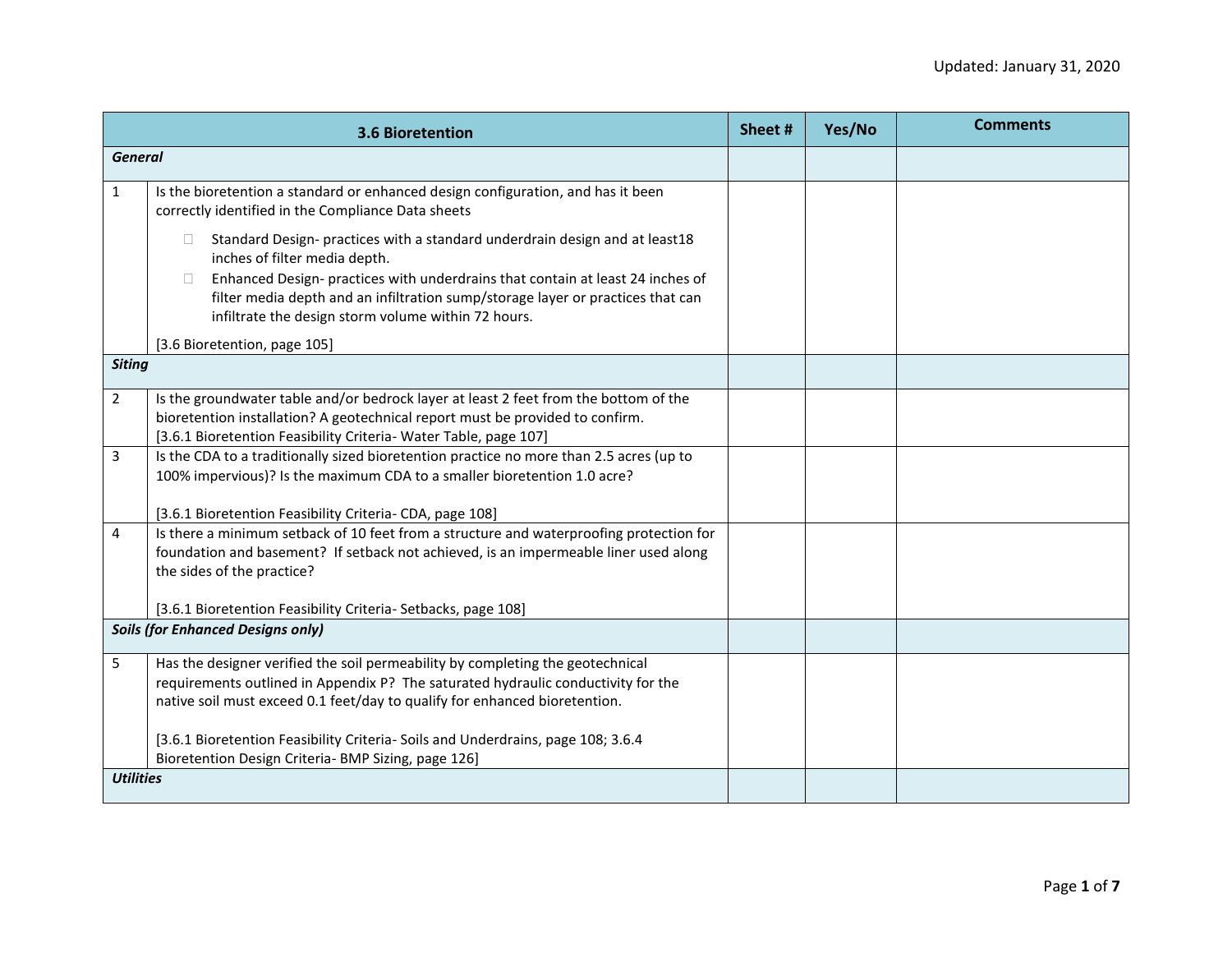| 6              | Have all comments from DC Water and DDOT (for PROW) regarding the proposed<br>practice been resolved? Stormwater BMPs must comply with the DC Water Green<br>Infrastructure Utility Protection Guidelines and the DDOT Design and Engineering<br>Manual.<br>[3.6.1 Bioretention Feasibility Criteria- Proximity to Utilities, page 107]                                                                                                                                                                                                                             |  |  |
|----------------|---------------------------------------------------------------------------------------------------------------------------------------------------------------------------------------------------------------------------------------------------------------------------------------------------------------------------------------------------------------------------------------------------------------------------------------------------------------------------------------------------------------------------------------------------------------------|--|--|
| <b>Design</b>  |                                                                                                                                                                                                                                                                                                                                                                                                                                                                                                                                                                     |  |  |
| $\overline{7}$ | If the bioretention is designed as an off-line system, does the practice divert overflow<br>from entering the bioretention cell?<br>[3.6.2 Bioretention Conveyance Criteria- Off-line Bioretention, page 110]                                                                                                                                                                                                                                                                                                                                                       |  |  |
| 8              | If the bioretention is designed as an on-line system, does the practice incorporate an<br>overflow structure that addresses the following?                                                                                                                                                                                                                                                                                                                                                                                                                          |  |  |
|                | Passes storms greater than the design storm storage to a stabilized pathway<br>Conveys runoff to a storm sewer, stream, or existing stormwater conveyance<br>infrastructure<br>Designed with enough freeboard between the top of wall and the overflow<br>П<br>structure such that the practice will not be overtopped during the 15-year<br>storm. Calculations must be provided<br>Overflow associated with the 15-year design storm must be controlled so that<br>□<br>velocities are non-erosive (generally less than 6 feet per second) at the outlet<br>point |  |  |
|                | [3.6.2 Bioretention Conveyance Criteria-On-line Bioretention, page 110]                                                                                                                                                                                                                                                                                                                                                                                                                                                                                             |  |  |
| 9              | Does the bioretention have a pretreatment system that evenly spreads runoff across the<br>entire width of the bioretention area?<br>[3.6.3 Bioretention Pretreatment Criteria, page 111]                                                                                                                                                                                                                                                                                                                                                                            |  |  |
| 10             | Is the bioretention designed with an internal flow path geometry that ensures treatment<br>mechanisms provided by the bioretention are not bypassed or short circuited? (i.e., Are<br>the bioretention inlets and outlets located as far away as possible to maximize travel<br>time?)<br>[3.6.4 Bioretention Design Criteria- Design Geometry, page 113]                                                                                                                                                                                                           |  |  |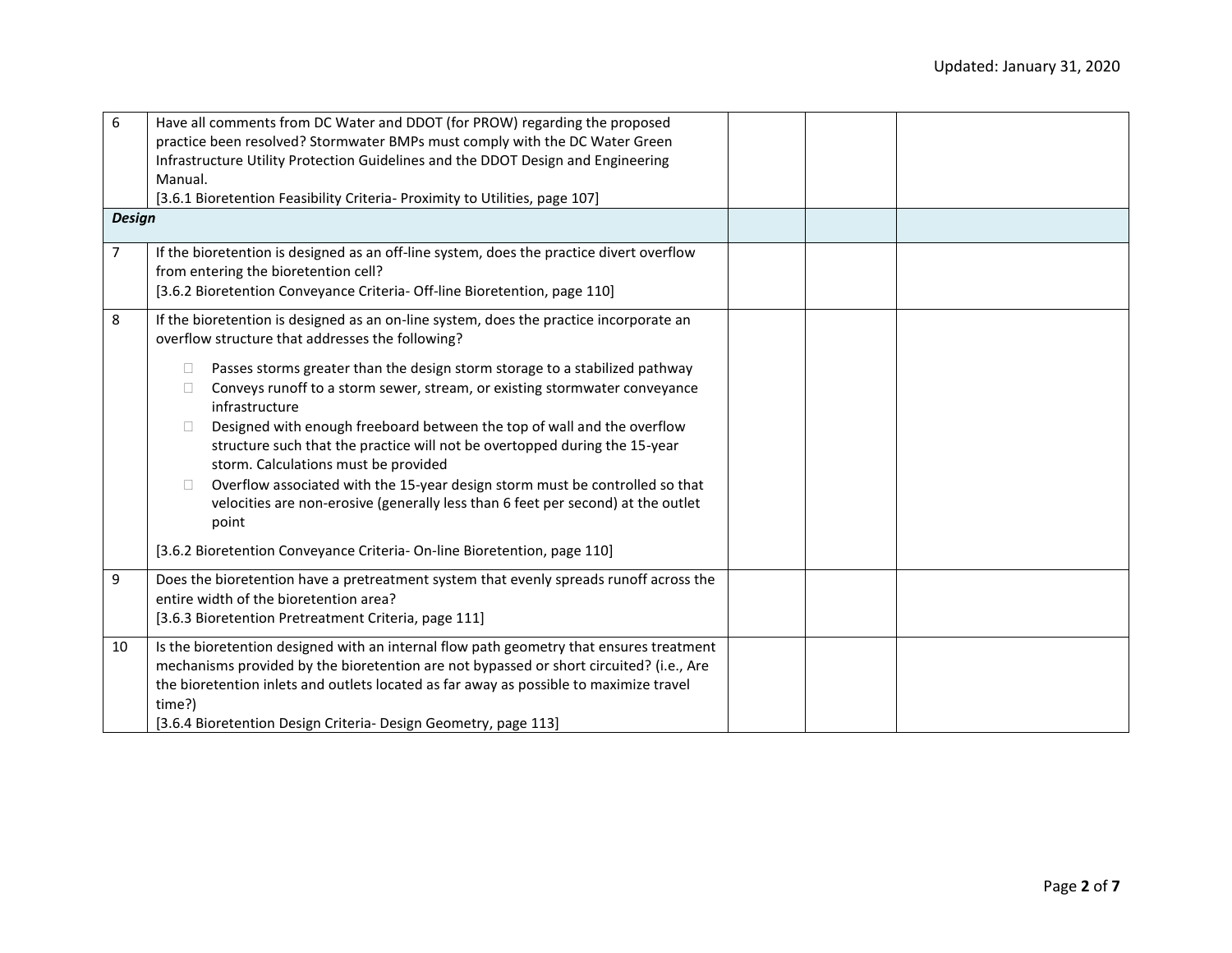| 11 | If required, does the bioretention include inlet energy dissipation, such as:                                                                 |  |  |
|----|-----------------------------------------------------------------------------------------------------------------------------------------------|--|--|
|    | Downspouts to stone energy dissipaters or splash blocks<br>□                                                                                  |  |  |
|    | Sheet flow over a depressed curb with a 3-inch drop<br>Ш                                                                                      |  |  |
|    | Curb cuts allowing runoff into the bioretention area<br>$\Box$                                                                                |  |  |
|    | Covered drains that convey flows across sidewalks from the curb or downspouts<br>П                                                            |  |  |
|    | Grates or trench drains that capture runoff from a sidewalk or plaza area<br>□                                                                |  |  |
|    | Drop structures that appropriately dissipate water energy<br>$\Box$                                                                           |  |  |
|    | [3.6.4 Bioretention Design Criteria- Inlets and Energy Dissipation, page 113]                                                                 |  |  |
| 12 | Is the inlet designed with sufficient width and slope to avoid unintended bypass into the                                                     |  |  |
|    | practice?                                                                                                                                     |  |  |
| 13 | [3.6.4 Bioretention Design Criteria- Inlets and Energy Dissipation]<br>Is the ponding depth no more than 3 inches and no less than 18 inches? |  |  |
|    | [3.6.4 Bioretention Design Criteria- Ponding Depth, page 113]                                                                                 |  |  |
|    |                                                                                                                                               |  |  |
| 14 | Does the filter media meet the following requirements?                                                                                        |  |  |
|    | 80-90% sand<br>□                                                                                                                              |  |  |
|    | 10-20% silt and clay<br>Ш                                                                                                                     |  |  |
|    | 10% maximum clay<br>□                                                                                                                         |  |  |
|    | 3-5% organic content<br>□                                                                                                                     |  |  |
|    | pH between 6.0-7.5<br>$\mathbf{1}$                                                                                                            |  |  |
|    | Cation exchange capacity (CEC) minimum of 5meq/100g or cmol+/kg<br>$\Box$                                                                     |  |  |
|    | Phosphorus content shall meet one of the following:<br>П                                                                                      |  |  |
|    | P-Index between 10 and 30;<br>$\Omega$                                                                                                        |  |  |
|    | 5 to 15mg/kg Mehlich I Extraction;<br>$\circ$                                                                                                 |  |  |
|    | 18 to 40mg/kg Mehlich III Extraction; and<br>$\circ$                                                                                          |  |  |
|    | Soluble salts shall be less than 500 ppm or less than 0.5 mmhos/cm.                                                                           |  |  |
|    | [3.6.4 Bioretention Design Criteria- Filter Media, page 114]                                                                                  |  |  |
| 15 | Does the filter media meet the final media grain size distribution in Table 3-18 or have a                                                    |  |  |
|    | saturated hydraulic conductivity of 2-6 inches per hour according to the test procedure                                                       |  |  |
|    | ASTM D2434 when compacted (at 60% to 80% optimum moisture content) to a                                                                       |  |  |
|    | minimum of 86% of the maximum density as determined by AASHTO T 99 (ASTM, 2006)?                                                              |  |  |
|    | [3.6.4 Bioretention Design Criteria- Complete Filter Media, page 115]                                                                         |  |  |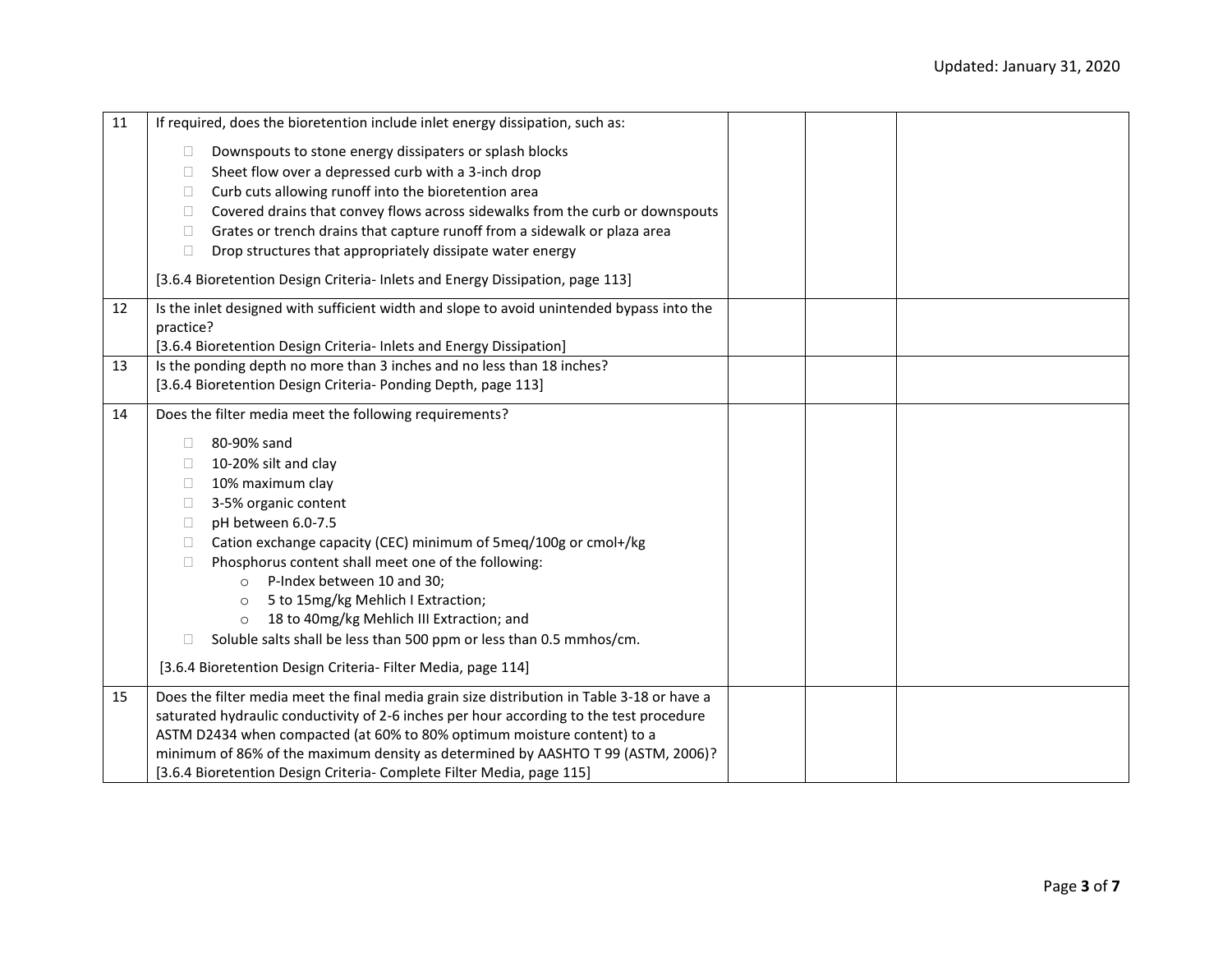| 16 | Does the filter media depth meet the following?                                            |  |  |
|----|--------------------------------------------------------------------------------------------|--|--|
|    | Standard bioretention design has minimum depth of 18 inches<br>$\Box$                      |  |  |
|    | Enhanced bioretention design has minimum depth of 24 inches<br>$\Box$                      |  |  |
|    | The depth cannot exceed 6.5 feet<br>$\Box$                                                 |  |  |
|    | The maximum filter media depth does not exceed the depth on Table 3.20<br>$\Box$           |  |  |
|    | Determining Maximum Filter Media Depth (feet)                                              |  |  |
|    | [3.6.4 Bioretention Design Criteria- Filter Media Depth, page 117]                         |  |  |
| 17 | If included along the sides of the bioretention, does the geotextile fabric meet the       |  |  |
|    | following requirements?                                                                    |  |  |
|    | Comply with AASHTO M-288 Class 2<br>□                                                      |  |  |
|    | Permeability at least 10 times higher than the soil subgrade permeability<br>$\Box$        |  |  |
|    |                                                                                            |  |  |
|    | [3.6.4 Bioretention Design Criteria- Geotextile, page 119]                                 |  |  |
| 18 | Is the underdrain a 4- or 6-inch perforated schedule 40 PVC pipe? Is the outlet sized so   |  |  |
|    | that the bioretention fully drains within 72 hours or less? See Appendix H - Design of     |  |  |
|    | Flow Control Structures - H.1 Circular Orifices for the circular orifice equation.         |  |  |
|    | [3.6.4 Bioretention Design Criteria- Underdrains, page 119]                                |  |  |
| 19 | Is the underdrain encased in a layer of No. 57 or smaller (No. 68, 8, or 89) stone? Is the |  |  |
|    | depth of the underdrain stone layer combined with the choking layer no more than 12        |  |  |
|    | inches, and does not extend beyond the surface dimensions of the bioretention filter       |  |  |
|    | media?                                                                                     |  |  |
|    | [3.6.4 Bioretention Design Criteria- Underdrains, page 119]                                |  |  |
| 20 | Does each underdrain include a cleanout pipe (minimum 4 inches in diameter)?               |  |  |
|    | [3.6.4 Bioretention Design Criteria- Underdrains, page 119]                                |  |  |
| 21 | Does the bioretention practice include at least one observation well consisting of a well- |  |  |
|    | anchored, 4- to 6-inch diameter PVC pipe that extends to the bottom of the practice?       |  |  |
|    | [3.6.4 Bioretention Design Criteria- Observation Wells, page 119]                          |  |  |
| 22 | If the system includes an underground storage layer for the Enhanced Design, does it       |  |  |
|    | infiltrate within 72 hours? Unlike the underdrain stone layer, this storage layer can be   |  |  |
|    | extended beyond the surface dimensions of the bioretention filter media if additional      |  |  |
|    | storage volume is needed.                                                                  |  |  |
|    | [3.6.4 Bioretention Design Criteria- Underground Storage Layer, page 120]                  |  |  |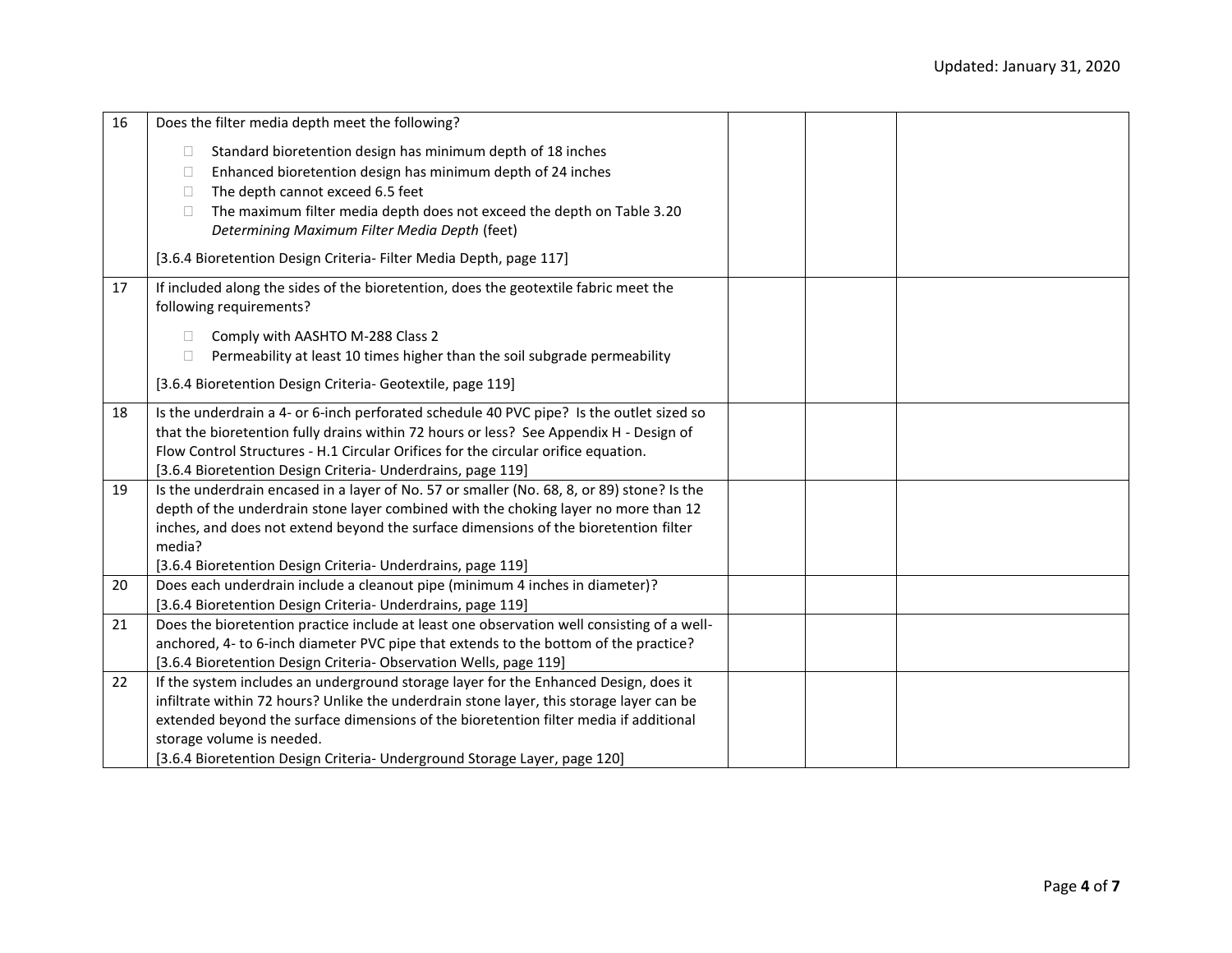| 23 | If the system utilizes an impermeable liner for contaminated soils, does it meet the<br>following requirements? |
|----|-----------------------------------------------------------------------------------------------------------------|
|    |                                                                                                                 |
|    | PVC geomembrane liner or equivalent of an appropriate thickness<br>□                                            |
|    | Field seams sealed with a minimum 6-inch overlap of material at all seams                                       |
|    | [3.6.4 Bioretention Design Criteria- Impermeable Liner, page 120]                                               |
| 24 | Do the choking layer and underdrain stone meet the specifications outlined in Table 3-21                        |
|    | for washed clean stone free of fines (no more than 2% passing the No.200 sieve)?                                |
|    | [3.6.4 Bioretention Design Criteria- Material Specifications, page 121]                                         |
| 25 | Engineered tree boxes that cover portions of the filter media with pervious pavers or                           |
|    | cantilevered sidewalks must contain the following:                                                              |
|    | Filter media connected beneath the surface so that stormwater and tree roots<br>П                               |
|    | can share this space                                                                                            |
|    | Minimum surface ponding depth of 3", averaged over surface area of<br>□                                         |
|    | bioretention area                                                                                               |
|    | If sand based structural soil (SBSS) is used, it must meet same phosphorus<br>□                                 |
|    | content limits as typical bioretention soil                                                                     |
|    | [3.6.4 Bioretention Design Criteria- Engineered Tree Boxes, page 122]                                           |
| 26 | Does the engineered tree box have a minimum rootable soil volume as described in                                |
|    | Section 3.14 Tree Planting and Preservation?                                                                    |
|    | Minimum 1,500 cubic feet per large tree. For shared rooting space, minimum of<br>$\bullet$                      |
|    | 1,000 cubic feet for each large tree                                                                            |
|    | Minimum of 600 cubic feet per small tree. For shared rooting space, minimum                                     |
|    | of 400 cubic free per tree.                                                                                     |
|    | [3.6.4 Bioretention Design Criteria- Engineered Tree Boxes, page 122; 3.14.2 Planting                           |
|    | Trees, page 255]                                                                                                |
| 27 | Is the total storage volume of the bioretention BMP calculated using Equation 3.5                               |
|    | <b>Bioretention Storage Volume?</b>                                                                             |
|    | [3.6.4 Bioretention Design Criteria- BMP Sizing, page 126]                                                      |
| 28 | For enhanced bioretention, is the infiltration sump depth calculated using Equation 3.6                         |
|    | <b>Bioretention Infiltration Sump Depth?</b>                                                                    |
|    | [3.6.4 Bioretention Design Criteria- BMP Sizing, page 126]                                                      |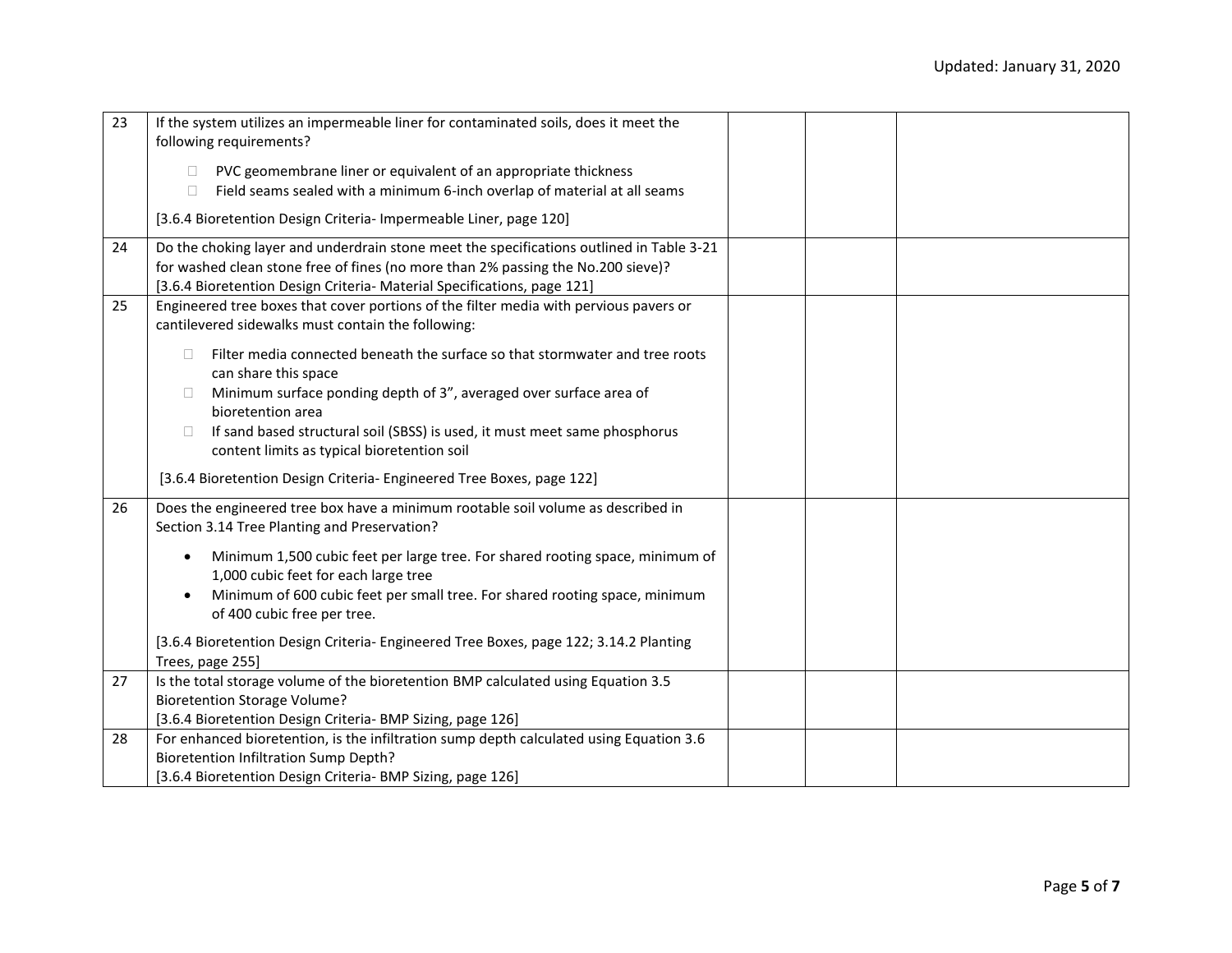| 29 | For non-underdrained designs, does the design use Equation 3.7 Bioretention Infiltration                                                                                                                                                                                                                                                                                                                                                                                                                                                                                                                                                                     |  |  |
|----|--------------------------------------------------------------------------------------------------------------------------------------------------------------------------------------------------------------------------------------------------------------------------------------------------------------------------------------------------------------------------------------------------------------------------------------------------------------------------------------------------------------------------------------------------------------------------------------------------------------------------------------------------------------|--|--|
|    | Rate Check to confirm the entire storage volume will infiltrate in 72 hours?                                                                                                                                                                                                                                                                                                                                                                                                                                                                                                                                                                                 |  |  |
|    | [3.6.4 Bioretention Design Criteria- BMP Sizing, page 127]                                                                                                                                                                                                                                                                                                                                                                                                                                                                                                                                                                                                   |  |  |
| 30 | Is the top surface area of the practice no more than twice the size of the surface area of                                                                                                                                                                                                                                                                                                                                                                                                                                                                                                                                                                   |  |  |
|    | the filter media?                                                                                                                                                                                                                                                                                                                                                                                                                                                                                                                                                                                                                                            |  |  |
|    | [3.6.4 Bioretention Design Criteria- BMP Sizing, page 127]                                                                                                                                                                                                                                                                                                                                                                                                                                                                                                                                                                                                   |  |  |
|    | <b>Landscaping</b>                                                                                                                                                                                                                                                                                                                                                                                                                                                                                                                                                                                                                                           |  |  |
| 31 | Does the planting plan contain the following?                                                                                                                                                                                                                                                                                                                                                                                                                                                                                                                                                                                                                |  |  |
|    | Common and botanical names of plants used<br>$\Box$                                                                                                                                                                                                                                                                                                                                                                                                                                                                                                                                                                                                          |  |  |
|    | Size of planted materials<br>$\Box$                                                                                                                                                                                                                                                                                                                                                                                                                                                                                                                                                                                                                          |  |  |
|    | Mature size of the plants<br>$\Box$                                                                                                                                                                                                                                                                                                                                                                                                                                                                                                                                                                                                                          |  |  |
|    | Maintenance requirements<br>$\Box$                                                                                                                                                                                                                                                                                                                                                                                                                                                                                                                                                                                                                           |  |  |
|    |                                                                                                                                                                                                                                                                                                                                                                                                                                                                                                                                                                                                                                                              |  |  |
|    | [3.6.5 Bioretention Landscaping Criteria, page 127]                                                                                                                                                                                                                                                                                                                                                                                                                                                                                                                                                                                                          |  |  |
| 32 | If trees are to be planted, is the filter media depth at least 3 feet to support the trees?                                                                                                                                                                                                                                                                                                                                                                                                                                                                                                                                                                  |  |  |
|    | [3.6.5 Bioretention Landscaping Criteria, page 131]                                                                                                                                                                                                                                                                                                                                                                                                                                                                                                                                                                                                          |  |  |
|    |                                                                                                                                                                                                                                                                                                                                                                                                                                                                                                                                                                                                                                                              |  |  |
|    | <b>Construction</b>                                                                                                                                                                                                                                                                                                                                                                                                                                                                                                                                                                                                                                          |  |  |
| 33 | Is the bioretention clearly marked on all construction and grading plans and fully                                                                                                                                                                                                                                                                                                                                                                                                                                                                                                                                                                           |  |  |
|    | protected by silt fence or construction fencing?                                                                                                                                                                                                                                                                                                                                                                                                                                                                                                                                                                                                             |  |  |
|    | [3.6.6 Bioretention Construction Sequence- Soil Erosion and Sediment Controls, page                                                                                                                                                                                                                                                                                                                                                                                                                                                                                                                                                                          |  |  |
|    | 132]                                                                                                                                                                                                                                                                                                                                                                                                                                                                                                                                                                                                                                                         |  |  |
| 34 | Are all bioretention areas intended for infiltration located outside of the Limits of                                                                                                                                                                                                                                                                                                                                                                                                                                                                                                                                                                        |  |  |
|    | Disturbance during construction to prevent soil compaction? If not, does the design                                                                                                                                                                                                                                                                                                                                                                                                                                                                                                                                                                          |  |  |
|    | meet one of the following criteria?                                                                                                                                                                                                                                                                                                                                                                                                                                                                                                                                                                                                                          |  |  |
|    | The in-situ soils are not disturbed any deeper than 2 feet above final design<br>$\Box$<br>excavation of the bottom of the bioretention. The impacted area is excavated<br>and tilled to a depth of 12-inches below the bottom of the bioretention.<br>If the excavation cannot be restricted above 2 feet, infiltration tests are<br>$\Box$<br>performed prior to the installation of the bioretention to ensure the infiltration<br>rate is still present. If there is a loss in infiltration rate, deep tilling practices will<br>be utilized to restore the rate.<br>[3.6.6 Bioretention Construction Sequence- Soil Erosion and Sediment Controls, page |  |  |